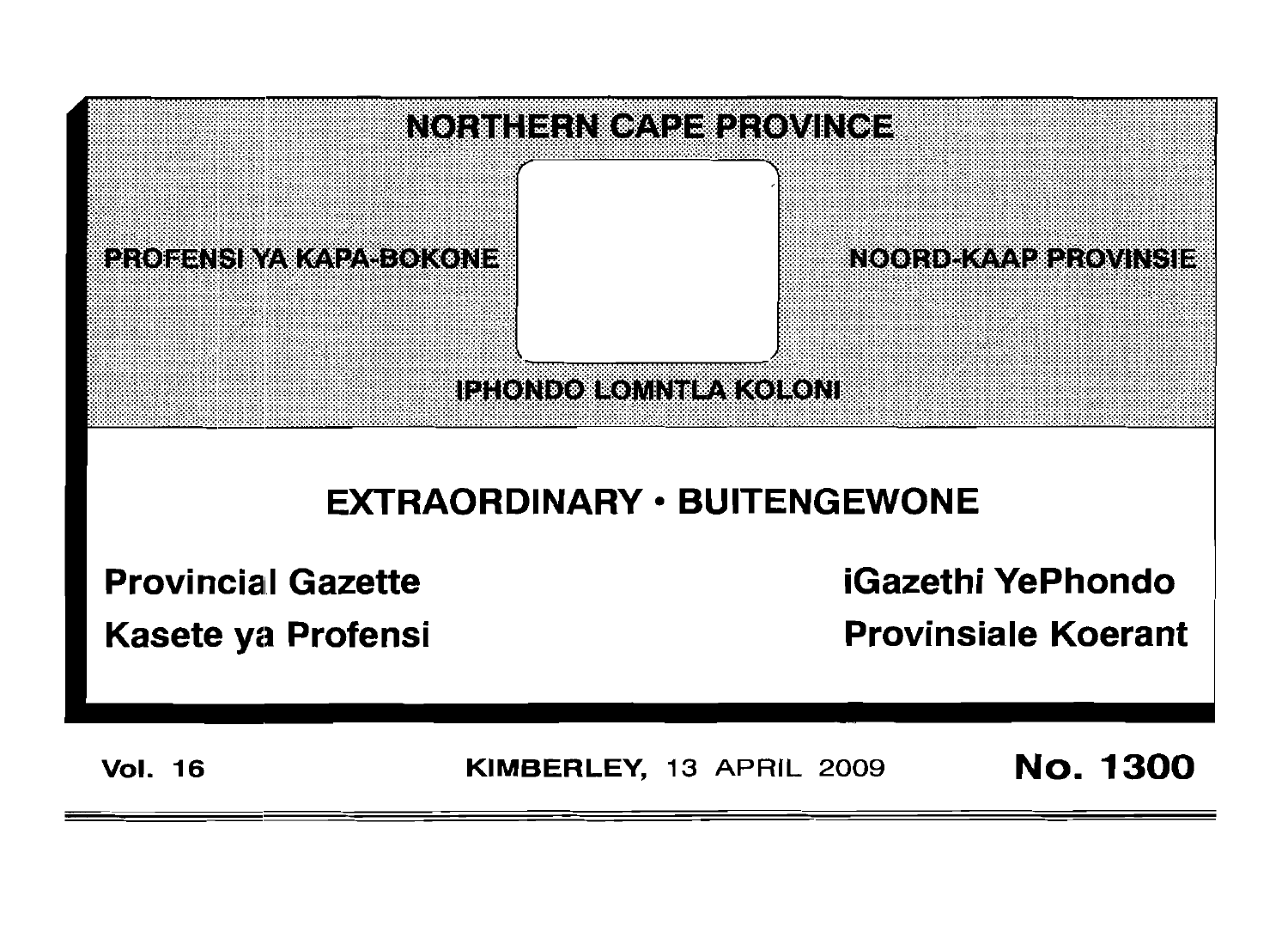## **CONTENTS • INHOUD**

| No. |                                                                                                                   | Page<br>No. | Gazette<br>No. |
|-----|-------------------------------------------------------------------------------------------------------------------|-------------|----------------|
|     | <b>GENERAL NOTICES</b>                                                                                            |             |                |
|     | 63 Local Government Municipal Systems Act (32/2000): By-law with regard to Parking Meter and Parking Grounds      |             | 1300           |
| 64  | Local Government Municipal Property Rates Act (6/2004): Namakwa Districts Municipality: Public notice calling for | 1 C         | 1300           |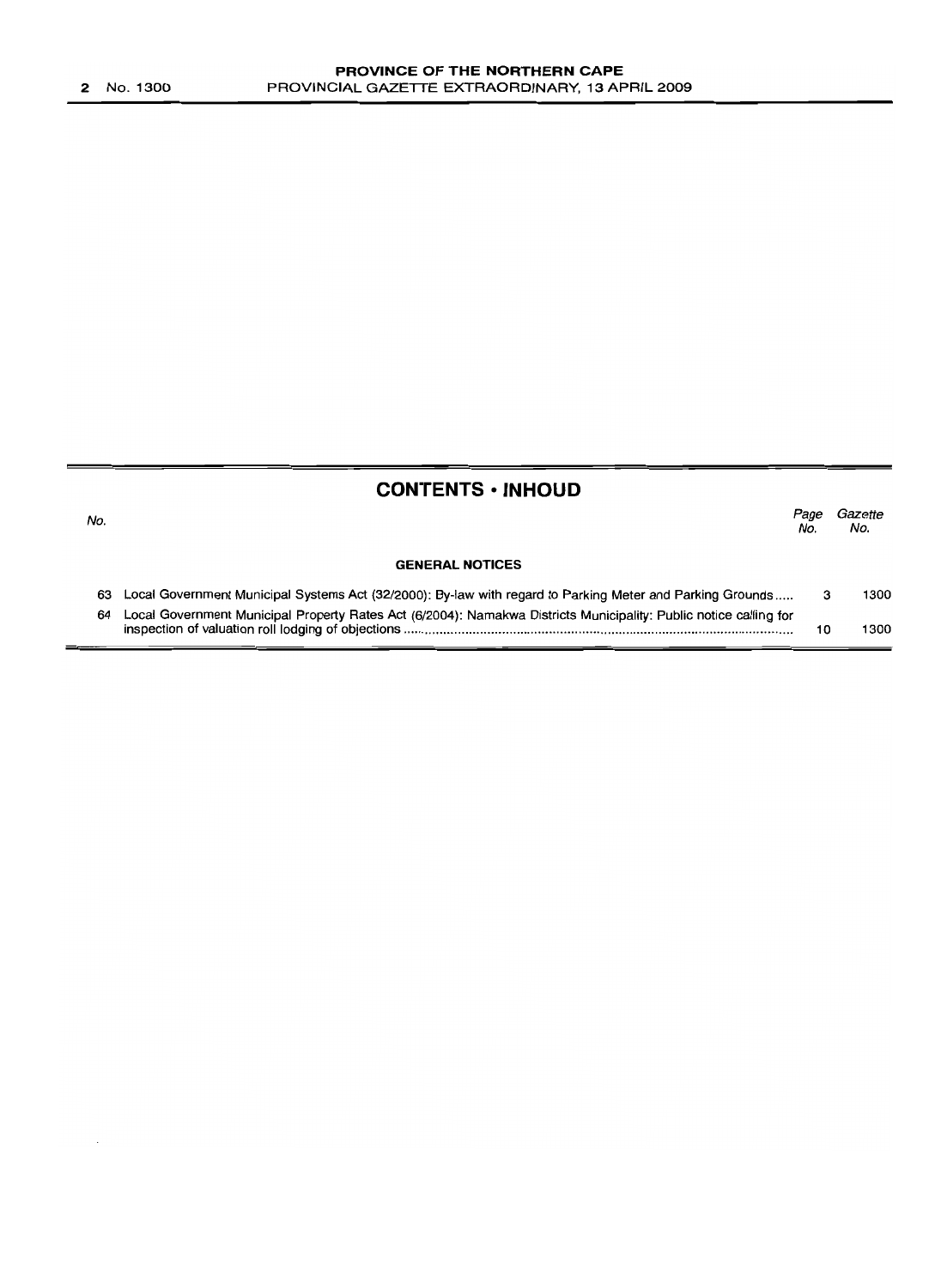# **GENERAL NOTICES**

## **NOTICE 63 OF 2009**

Alg 63/2009

By-Law with regard to Parking Meter and Parking Grounds

By-law

//Khara Hais Municipality Parking Meter and Parking Grounds By-Law

#### A. PARKING-METER

Notice is hereby given in terms of section 12(3) of the Local Government Municipal Systems Act, 32 of 2000 that the IIKhara Hais Municipality has resolved to approve new Parking-Meter By-Laws and to revoke the Parking Meter By-laws promulgated under Provincial Notice 152 on 7 May 1993

#### PART I

#### DEFINITIONS

1. For the purpose of these by-laws, unless the context otherwise indicates -

"Council" means the IIKhara Hais Municipality and includes the management committee of that Council or any officer employed by the Council, acting by virtue of any power vested in the Council in connection with these by-laws and delegated to him in terms of section 58 of the Local Government (Administration and Elections) Ordinance, 1960 (Ordinance No. 40 of 1960); "The Act" means the National Road Traffic Act, Act 93 of 1996

"demarcated parking place" means a demarcated parking place as contemplated in the National Road Traffic Act, Act 93 of 1996, in conjunction wherewith a parking-meter device exists;

"parking ground" means any area of land set aside by the Council, or any area controlled by, or of which the Council has gained control, as a parking ground for the parking of vehicles therein by members of the public, whether or not charges are prescribed by these by-laws for use thereof;

"Parking marshal" means a person possessing a valid appointment card, employed by a service provider who for or on behalf of the Municipality or the Service provider collects parking fees under a contract with the Municipality or service provider;

"parking-meter" means a device for the registration, recording and display of the passage of the parking time period, including the display thereof in a mechanical or electronic format on a display panel and/or indicator and which is operated by a parking marshal;

#### "Parking period" means that period of time selected for parking in a demarcated parking place on a parking-meter device.

"Service provider" means a person or legally constituted entity who for, or on behalf of the Municipality, collects parking fees under a contract with the Municipality;

"Traffic officer" means a traffic officer appointed in terms of section 3 (1) (c) of the National Road Traffic Act, Act 93 of 1989 and includes a member of the South African Police Service and a traffic warden;

"Vehicle" means a vehicle as defined in the National Road Traffic Act, 93 of 1996,

And any other word or expression has the meaning assigned thereto in the National Road Traffic Act, Act 93 of 1996.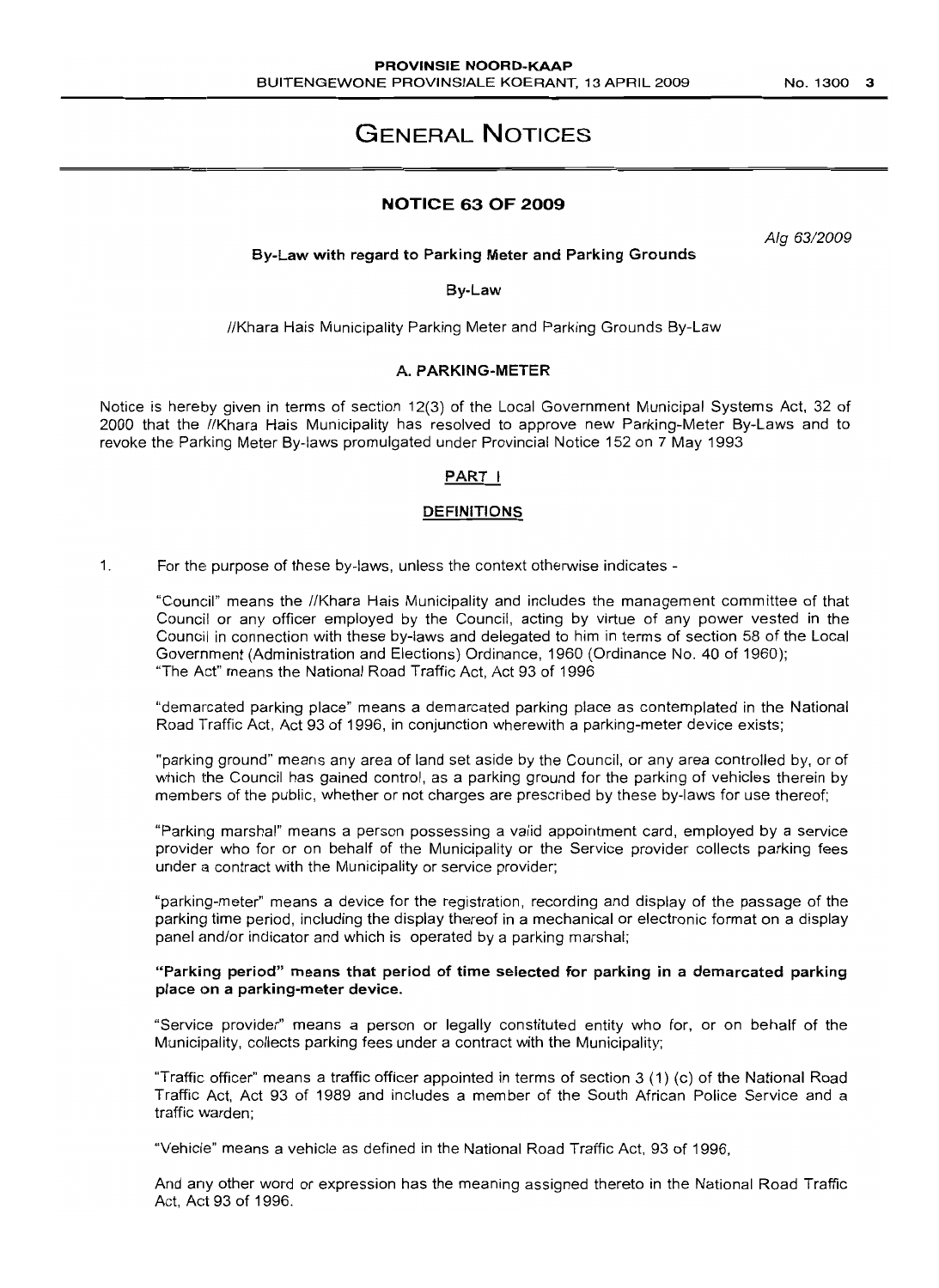## PART II

#### CONTROL OF PARKING WITHIN DEMARCATED PARKING AREAS.

- 2 (1) It shall be unlawful to park any vehicle in any demarcated parking place without at the same time inserting the vehicles registration number, parking bay number and parking period into the parking meter and activating the parking meter by pressing the "pay" or "refused to pay" key or having the information inserted and/or the parking meter activated by the parking marshal. Provided that the obligation to make payment as prescribed in subsection (3) shall apply only during such hours as the Council may by resolution determine.
	- (2) Each parking meter shall
		- (a) Clearly indicate the time selected for parking in such demarcated parking place (hereinafter referred to as the parking period),
		- (b) Clearly indicate the outstanding monetary value to be paid in respect of parking for the said period.
		- (c) Be fitted with an easily visible device (hereinafter referred to as an indicator) which shall clearly indicate the motor vehicle registration number and the bay number where the vehicle is parked.
		- (d) When the "payment submitted" key or "refused" key is pressed, either by the parking marshal or the motorist, a corresponding message of confirmation that the specific key has been activated, shall be clearly indicated.
- 3 No person shall park any vehicle, or cause any vehicle to be parked, in any demarcated parking place, unless at the commencement of the parking period and before such driver of a vehicle departs from such vehicle, he or she pays to the parking marshal to whom such parking bay has been allocated, an amount equal to the amount due in respect of the parking period elected as indicated on the parking-meter device in respect of such vehicle's registration number.

The duty to effect payment of the fees relevant to the vehicle in respect of parking, rest with the driver of such vehicle, such payment shall be made in South African coinage.

It is also lawful to effect such payment by means of an electronic transfer should the parkingmeter device be able to accept such payment.

- 4 The payment for parking as contemplated in subsection 3 shall however, not entitles any person to contravene any road traffic sign prohibiting the parking of:
	- (a) Vehicles between specified hours;<br>(b) Specific categories of vehicles;
	- Specific categories of vehicles;
	- (c) Vehicles for periods in excess of specified time periods; and (d) Any vehicle, where the parking and/or stopping of such vehic
	- Any vehicle, where the parking and/or stopping of such vehicle contravenes any provision as determined by the National Road Traffic Act, 1996, relating to the parking and/or stopping of a vehicle.
- 5 The period during which a vehicle may be parked in any demarcated parking place and the amount payable in respect of that period to the parking marshal allocated to such place, shall be such as the Council may from time to time by resolution prescribe, in terms of section BOA of the National Road Traffic Act, 1996.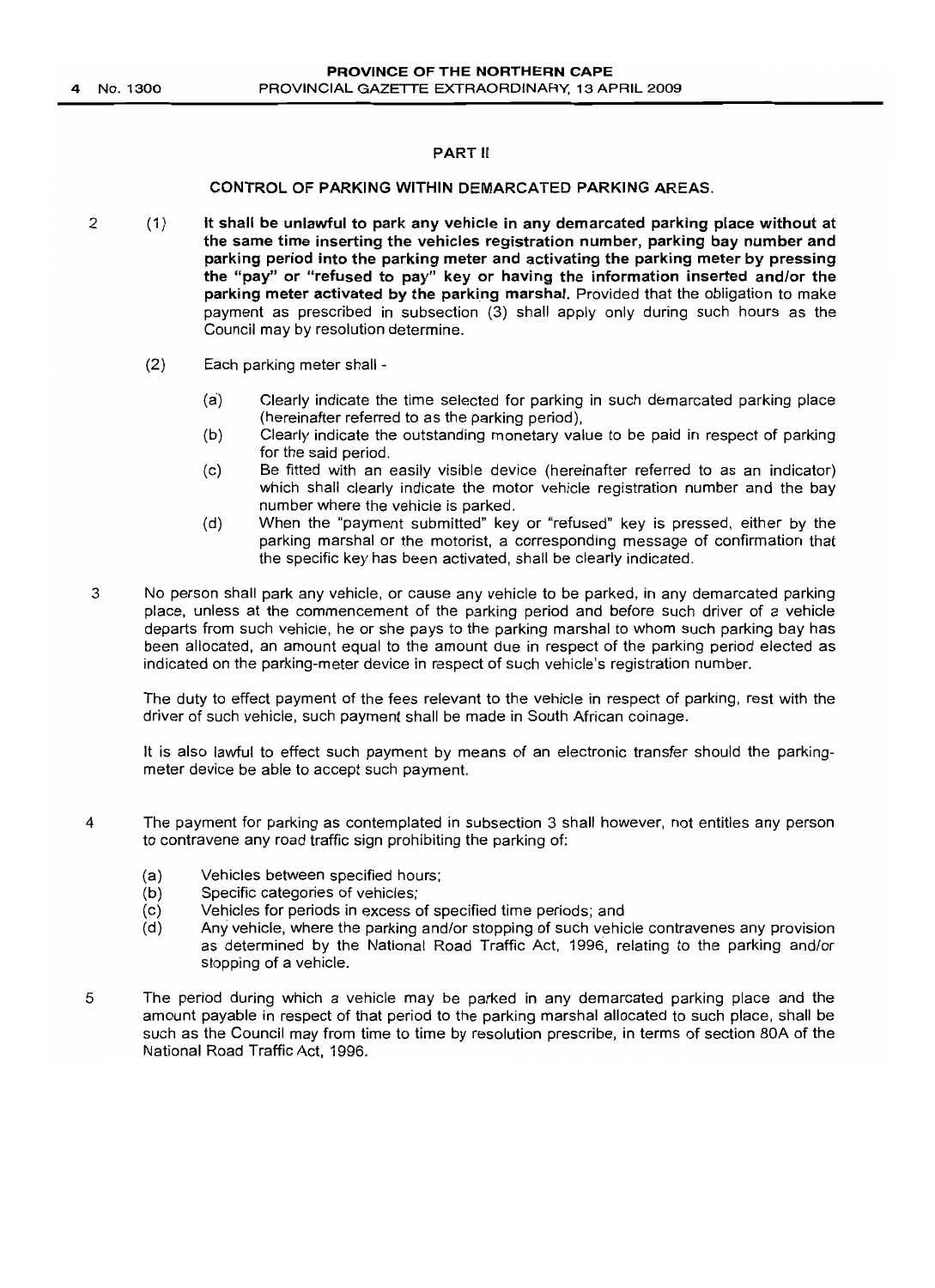- $6$  It shall be unlawful  $-$ 
	- (a) To park any vehicle, not being a vehicle as defined in section 1, in a demarcated parking place;
	- (b) To offer any money other than South African coinage in lieu of payment of parking fees;
	- (c) To offer to a parking marshal any false or counterfeit money or any foreign object, including bribes of money or bribes in any other form;
	- (d) In any way whatsoever to cause or attempt to cause a parking-meter to record the passage of time incorrectly;
	- (e) To jerk, knock, shake, damage or in any way interfere with a parking-meter which is not in proper working order, in order to make it do so, or for any other purpose;
	- (f) to deface, soil, obliterate or otherwise render less visible or interfere with any mark painted on the roadway, or any legend, sign, or notice affixed or erected for the purposes of these by-laws;
	- (g) to remove or attempt to remove the mechanism or any other part of a parking-meter or to attempt to physically interfere with the working of said parking-meter, or by word or deed hinder the parking marshal in his duty; and
	- (h) To fail to key in a vehicle's details into the parking-meter by means of the correctly displayed motor vehicle registration number and specific bay number that the vehicle occupies, directly upon arrival of that specific vehicle.
- 7 (1) No driver or person in charge of a vehicle, shall park such vehicle or cause it to be parked-
	- (a) In a demarcated parking place across any painted line marking the confines of the parking place or in such a position that the said vehicle shall not be entirely within the area demarcated;
	- (b) In a demarcated parking place which is already occupied by another vehicle.
	- (c) In an area demarcated for a **Goods vehicle** for loading.
	- (2) The person or driver in charge of a vehicle shall park such vehicle in a demarcated parking place -
		- (a) if the demarcated parking place is parallel to the curb or sidewalk of the public road in such a way that it shall be headed in the general direction of the movement of traffic on the side of the road on which the vehicle is parked and so that the left-hand wheels of the vehicle are substantially parallel to and within 450mm of the left-hand curb: provided that where in a one-way street such demarcated parking place is in existence on the right-hand side of the road of a vehicle in such demarcated parking place, apply to the right-hand wheels and the right-hand curb respectively;
		- (b) If the demarcated parking place is at an angle to the curb or sidewalk of a public road in such manner that it is headed substantially in the general direction of the movement of traffic on the side of the road on which such vehicle is parked.
- 8 Where by reason of the length of any vehicle, such vehicle cannot be parked wholly within a demarcated parking place, it shall be lawful to park such vehicle by encroaching upon a demarcated parking place adjoining the first-mentioned parking place, if such be the case, and any person so parking shall be liable for payment of parking fees in respect of both the said places
- 9 The Chief Traffic Officer may, whenever he deems it necessary or expedient to do so in the interest of the movement or control of traffic, place or erect a road traffic sign or signs indicating That there shall be no parking at any demarcated parking place or places, and it shall be unlawful for any person to park or cause or permit to be parked a vehicle in such demarcated parking place or places while such sign is so displayed.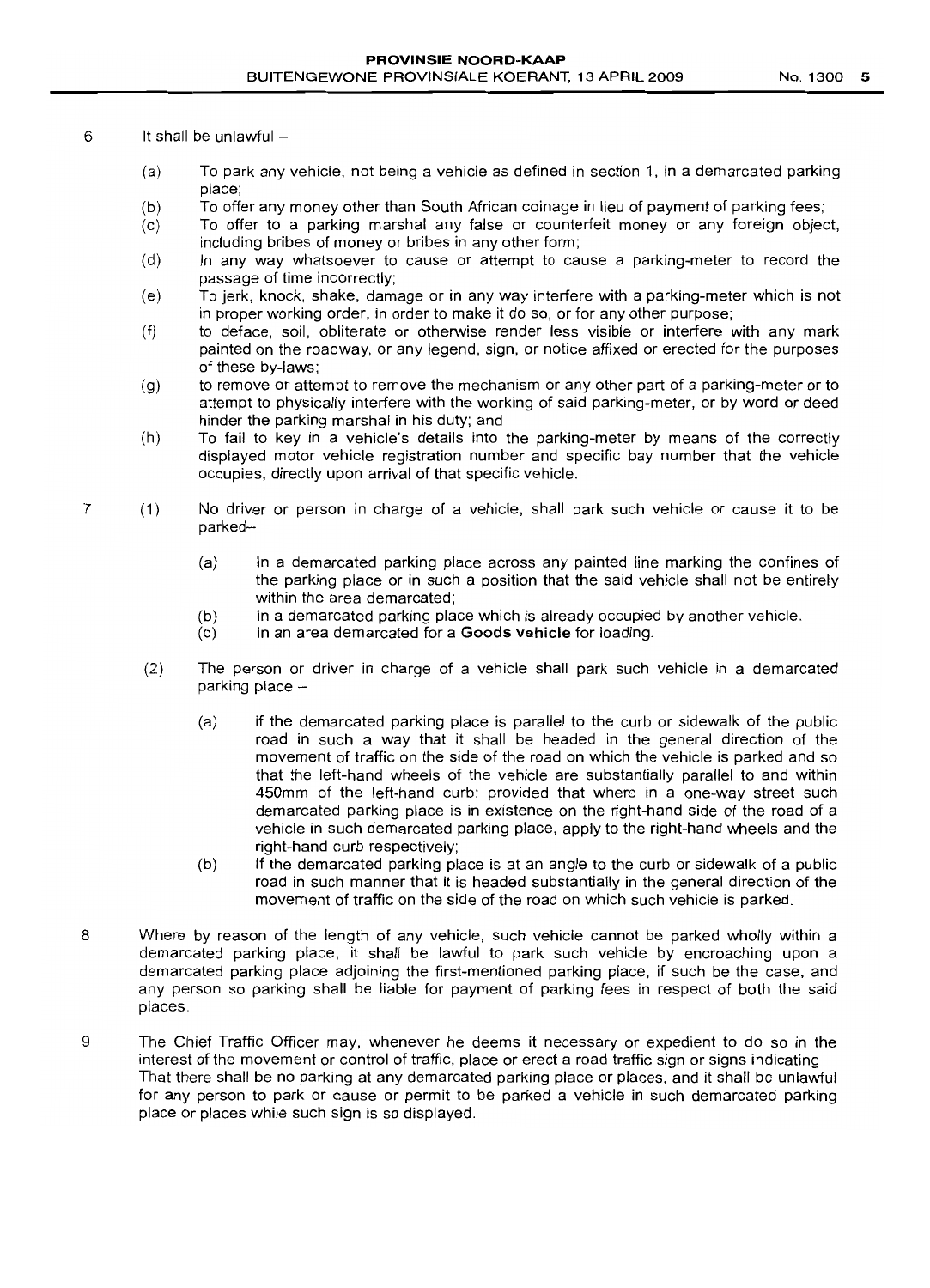6 No. 1300

- 10. (1) It shall be unlawful for any person to cause, allow, permit or suffer any vehicle of which he is the driver or which is under his control to be parked in any demarcated parking place, except as permitted by the provisions of these by-laws.
	- (2) Where any vehicle is found to have been parked in contravention of these by-laws, it shall be deemed to have been caused, allowed, permitted or suffered to have been so parked by the person in whose name such vehicle is registered in terms of the National Road Traffic Act, 1996, unless and until he shall have proved the contrary.
- 11 Notwithstanding anything contained in these by-laws:
	- (a) The driver of a fire-fighting vehicle;
	- (b) The driver of a rescue vehicle;
	- (c) The driver of an ambulance;
	- (d) A traffic officer;
	- (e) The driver of a vehicle engaged in civil protection; and
	- (f) The driver of a vehicle engaged in essential services,
	- (g) a driver of a vehicle that is the property of the Council or a vehicle used by an official or member of the Council in his official capacity, provided that the official badge, designed and approved of by the Council, is displayed in a prominent place and in accordance with paragraph 24(3)

Who drives such vehicle in the performance of his or her duties, whilst parking in a demarcated parking place, shall be exempt from payment of the prescribed fees.

- 12 The passage of time as recorded by a parking-meter shall for the purposes of these by-laws and in any proceedings arising out of the enforcement thereof, be deemed to be correct unless and until the contrary be proved, and the burden of so proving to the contrary shall be on the person alleging that the parking-meter has recorded such passage of time inaccurately.
- 13 A duly appointed service provider shall supply the Municipality, within seven working days from the beginning of each month, with a report dealing with the number of vehicles, which during the previous month:
	- (i) Parked within each and every area under the jurisdiction of the service provider;
	- (ii) The number of parking marshals within each and every area under the jurisdiction of the service provider, each area's figures to be supplied separately from one another, and/or
	- (iii) Any other report duly agreed upon between the Municipality and the Service Provider.
	- 14. Whenever a vehicle is parked in contravention of any provision of these by-laws it shall be presumed, until the contrary be proved, that it was so parked by the person registered as its owner in terms of the National Road Traffic Act, 1996.

#### PART III

## CONTROL OF PARKING WITHIN PARKING GROUNDS

#### Place of Parking.

15. Where demarcated spaces are marked on a parking ground no person shall park a vehicle or cause or permit it to be parked or to remain in such parking ground unless it is parked in such a manner in a demarcated space that it will not obstruct the access or exit of another vehicle in or on an adjacent parking space.

#### Closure of Parking Grounds.

16. (1 ) Notwithstanding anything to the contrary in these by-laws contained, the Council may at any time close any parking ground or portion thereof temporarily or permanently and shall indicate the fact and the period of such closure by notice displayed at the entrances to the ground closed or at the portion closed, as the case may be.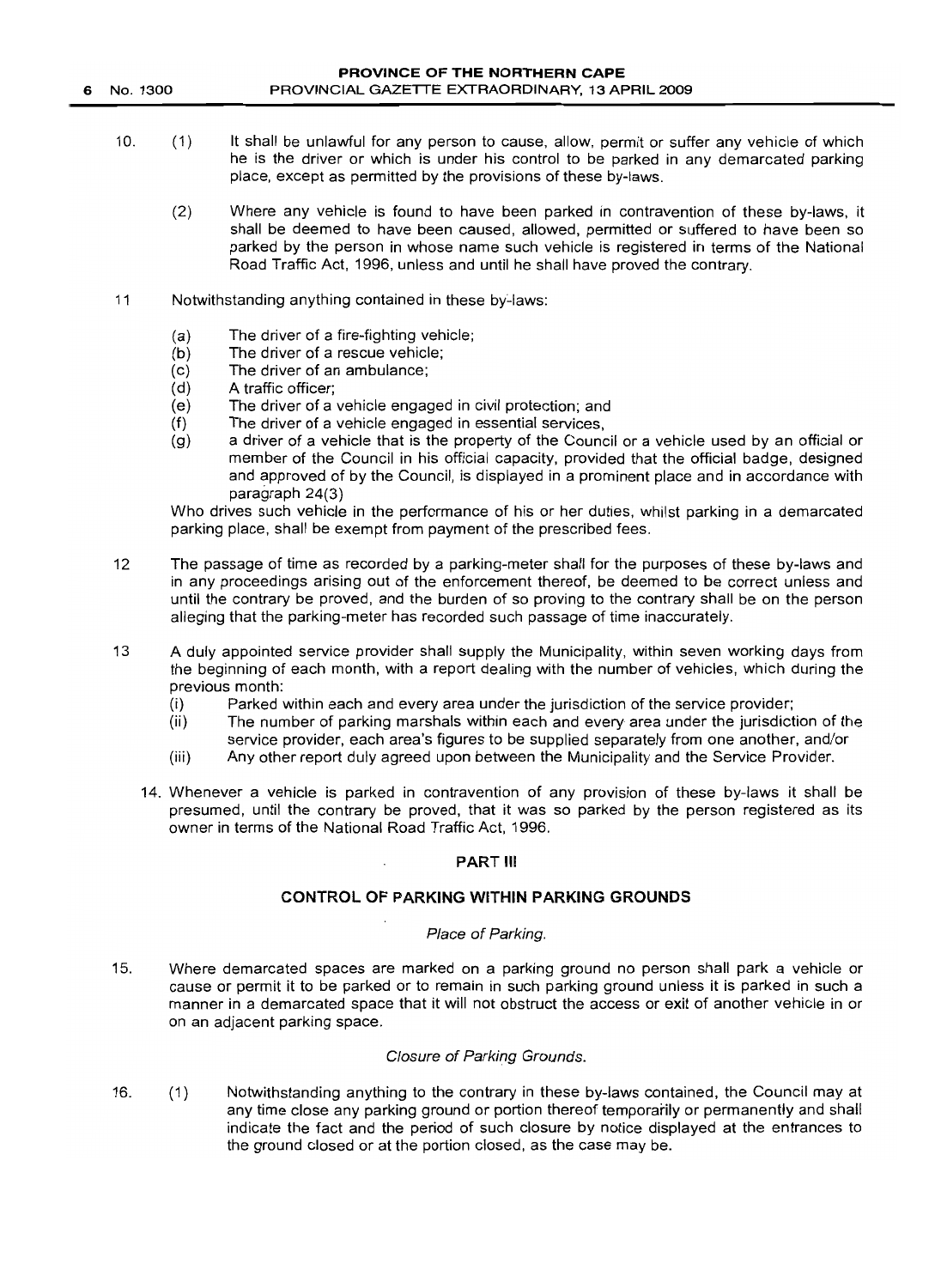(2) No person shall introduce a vehicle into or park or cause or permit a vehicle to be parked or to remain in any parking ground or portion of a parking ground while it is closed in terms of subsection (1).

## Defective Vehicles.

17. No person shall park or cause or permit any vehicle to be parked or to be or remain in any parkinp ground which is out of order for any reason incapable of movement: Provided that no offence against this by-law shall be deemed to have been committed in respect of any vehicle which, after having been parked in a parking ground, develops a mechanical defect which immobilizes it if the person in control of the vehicle proves that he took reasonable steps to have the vehicle repaired or removed as soon as possible.

#### Behavior in Parking Ground.

- 18.  $(1)$  No person shall in any parking ground  $-$ 
	- (a) park or cause or permit to be parked or cause to be or remain, any vehicle other than a vehicle as defined in section 1;
	- (b) When called upon by a traffic officer to do so, fail or refuse to furnish him with his full and correct name and address;
	- (c) Use or cause or allow any vehicle to be used for plying for hire for the conveyance of passengers or goods or both;
	- (d) Clean, wash or, save in an emergency, work on or effect repairs to any vehicle or any part thereof;
	- (e) Drive any vehicle recklessly or negligently or without reasonable consideration for the safety or convenience of other persons;
	- (f) Drive any vehicle at more than 15 km/h;
	- (g) Park a vehicle otherwise than in compliance with any notice or sign displayed therein or with an instruction or direction given him by a traffic officer or introduce or remove a vehicle otherwise than through an entrance thereto or exit there from appointed for that purpose;
	- (h) So park or load a vehicle or allow anything to be on it that it obstructs other vehicles or persons or impedes their movement or is likely to do so;
	- (i) without reasonable cause or without the knowledge and consent of the owner or person in Jawful control of a vehicle, enter or climb upon such vehicle or set the Machinery thereof in motion or in any way tampers or interferes with its machinery or any other part of it or with its fittings, accessories or contents;
	- (j) Remove, obscure, deface, damage or interfere with any notice, sign or making erected or made by the Council or any other property belonging to it;
	- (k) Do any act or introduce anything which obstructs or is likely to obstruct the movement of persons and vehicles;
	- (I) subject to the provisions of section 4, so park any vehicle that any part of it lies across or straddles any white line forming a boundary of a demarcated space or that it is not entirely within the confines of such a demarcated space;
	- (2) A sign which the Council displays in a parking ground and which conforms to a road traffic sign promulgated in terms of the National Road Traffic Act, 1996, shall for the purpose of these by-laws bear the same significance as is given to that sign by that act and regulations thereof.

#### Damage to Vehicles.

19. The Council shall not be liable for the loss of any vehicle or for its unlawful removal, from the parkinq ground, or for damage to any vehicle or its fittings, accessories or contents while in a parking ground or for such damage even if it is the consequence of it being moved in terms of section 20 or 21.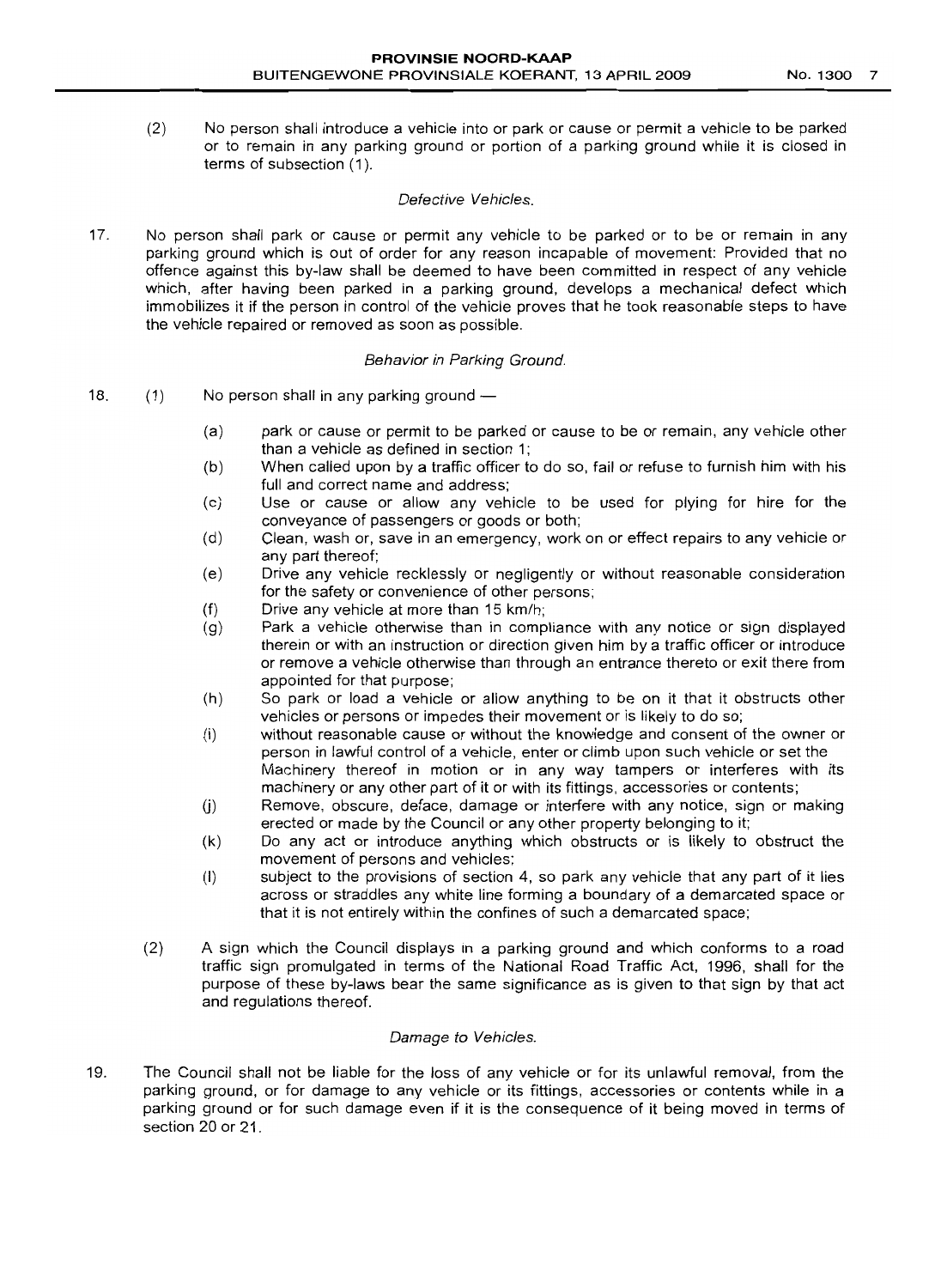#### Obstruction.

20. If a vehicle has been parked in such a position that in the opinion of traffic officer it is likely to obstruct or impede the movement of other vehicles or persons in the parking ground, he may move it or cause to be moved to another part of the ground.

## Abandoned Vehicles.

21. Any vehicle which has been parked in the same place on a parking area for a continuous period of seven days or longer without being removed by the owner or his representative, shall be deemed to be an abandoned vehicle in terms of Regulation 320 of the National Road Traffic Regulations of 1999, and the vehicle shall be dealt with in accordance with the procedure prescribed in Regulation 320 of the said Regulations. The Council shall be indemnified accordingly.

#### Refusal of Admission.

- 22. (1) It shall be in the discretion of a traffic officer to refuse to admit to a parking ground a vehicle which with or without any load is by reason of its length, width, height or weight likely to cause damage to persons or property or to cause an obstruction or undue inconvenience within said parking ground.
	- (2) Any person in control of a vehicle who, having been refused admission in terms of subsection (1), proceeds to drive it into a parking ground, shall be guilty of an offence.
- 23. (1) Subject to the conditions of Section 17, it is illegal to park a vehicle in a demarcated space on or in a parking-meter parking ground without making a payment at the same time as prescribed in these by-laws: Provided that the obligation to make such a payment is only applicable on the following days (exclusive of public holidays) and during the following hours:

Monday to Friday: Saturday: 08hOO to 17hOO 08hOO to 13hOO

## **PART IV**

#### Annually Issued Parking Discs

- 24. (1) Notwithstanding anything to the contrary contained in these by-laws, the Council may, subject to Section 80 of the National Road Traffic Act, 1996, in respect of any demarcated parking place within a parking ground, annually issue on payment of an amount as determined by the relevant authorities, a parking disc entitling the holder thereof, to park a specified vehicle in any parking ground under the control of the Council, if space therein is available, for the period indicated on the parking disc. Such parking disc shall not be transferable.
	- (2) The Council may annually issue to any of its officers, a parking disc enabling the holder, when using a vehicle on the business of the Council, to park such vehicle free of charge within the confines of any parking ground under the control of the Council, if space therein is available, for the period indicated on the parking disc. Such parking disc shall not be transferable.
	- (3) A parking disc issued in terms of subsection (1) or (2) shall be affixed by the holder thereof to the windscreen of the vehicle in respect of which it is issued, in such manner and place that its written or printed context is readily legible from the outside of such vehicle, and the parking disc readily visible to a person standing in front or to the left in front of such vehicle.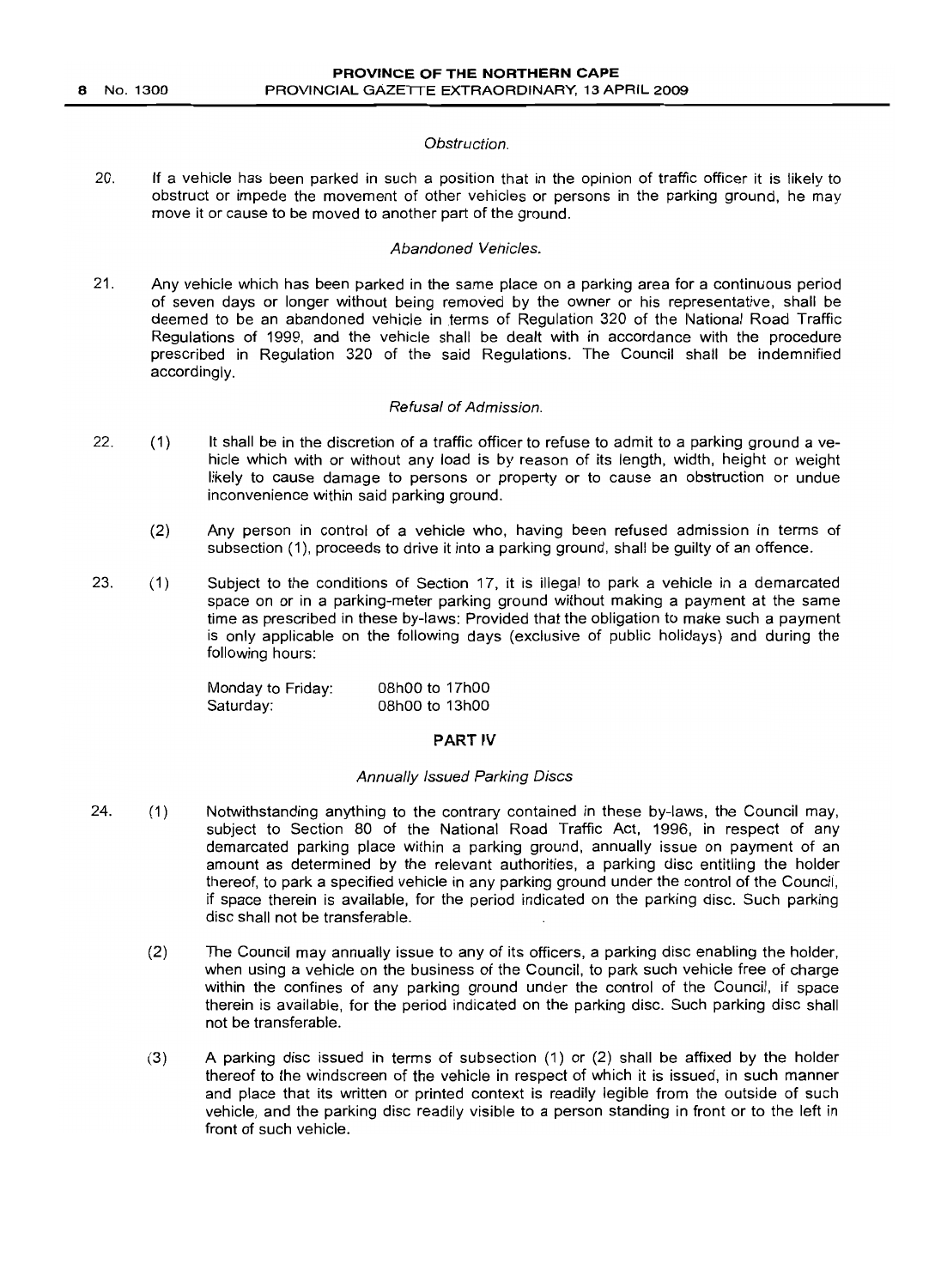#### PART V

#### TARIFFS

- 25. (1) Parking fees shall be payable by a person parking any vehicle or causing any vehicle to be parked in any demarcated parking place.
	- (2) The Municipality has the right to determine parking tariffs from time to time by means of Council Resolution.

#### PART VI

#### **OFFENCES**

27. Any person who contravenes or cause or permits a contravention of any provision of these bylaws, shall be guilty of an offence and liable on conviction to a fine not exceeding R750 or, in default of payment, imprisonment for a period not exceeding six months.

## B. REVOCATION OF THE PARKING METER BY·LAWS PROMULGATED UNDER PROVINCIAL NOTIGE 152 ON 7 MAY 1993